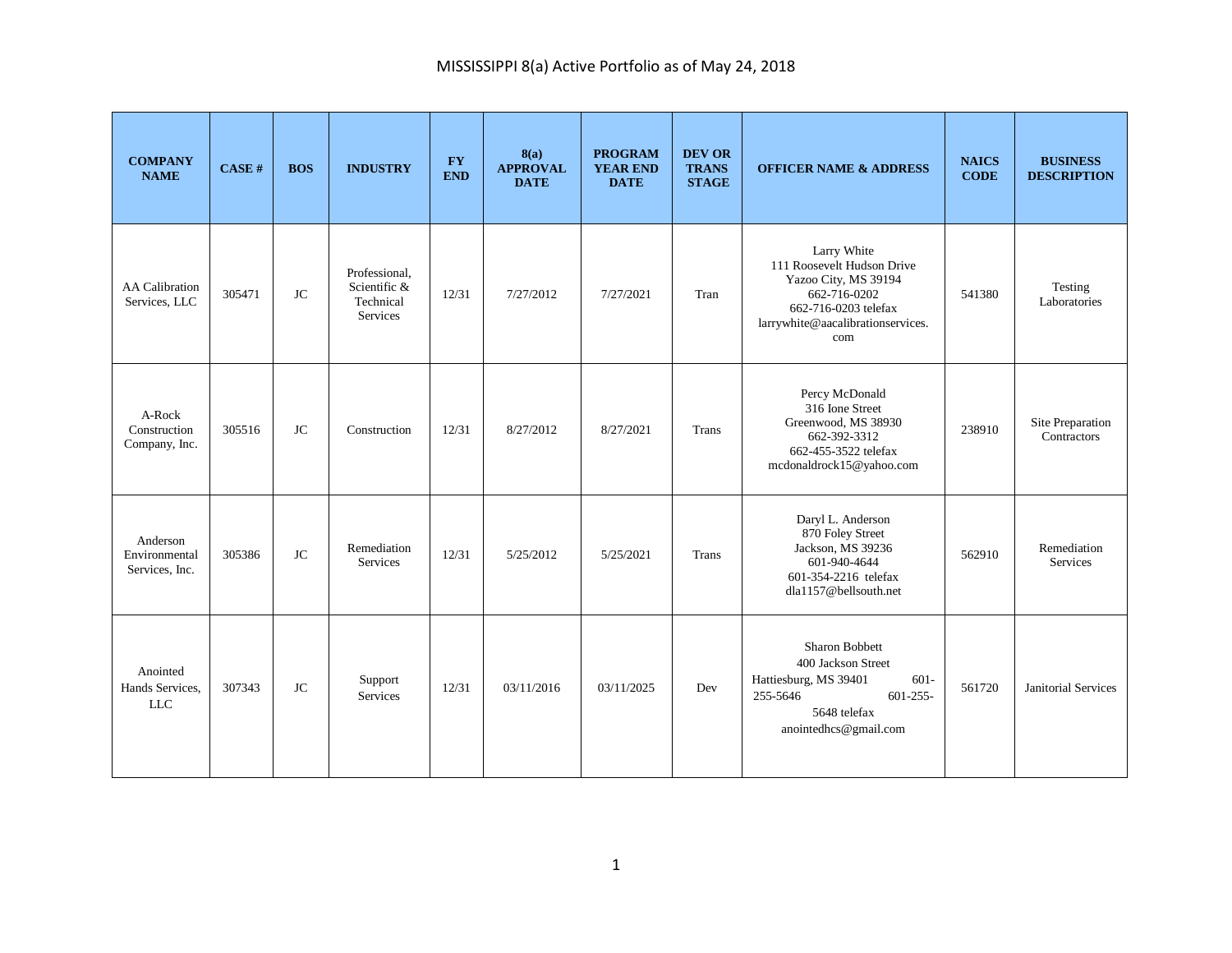| <b>COMPANY</b><br><b>NAME</b>           | CASE#  | <b>BOS</b> | <b>INDUSTRY</b> | <b>FY</b><br><b>END</b> | 8(a)<br><b>APPROVAL</b><br><b>DATE</b> | <b>PROGRAM</b><br><b>YEAR END</b><br><b>DATE</b> | <b>DEV OR</b><br><b>TRANS</b><br><b>STAGE</b> | <b>OFFICER NAME &amp; ADDRESS</b>                                                                                                                                                 | <b>NAICS</b><br><b>CODE</b>                                                                                                    | <b>BUSINESS</b><br><b>DESCRIPTION</b>                                                                                                                                                                                                                                                                                                                                                                                                                                                                         |
|-----------------------------------------|--------|------------|-----------------|-------------------------|----------------------------------------|--------------------------------------------------|-----------------------------------------------|-----------------------------------------------------------------------------------------------------------------------------------------------------------------------------------|--------------------------------------------------------------------------------------------------------------------------------|---------------------------------------------------------------------------------------------------------------------------------------------------------------------------------------------------------------------------------------------------------------------------------------------------------------------------------------------------------------------------------------------------------------------------------------------------------------------------------------------------------------|
| Barnett<br>Concrete Work,<br><b>LLC</b> | 306824 | <b>JC</b>  | Construction    | 12/31                   | 07/28/2015                             | 07/28/2024                                       | Dev                                           | Lemanuel Barnett, Sr.<br><b>Barnett Concrete Work, LLC</b><br>137 Red Roan Road<br>Hattiesburg, MS 39402<br>601-573-1949<br>601-573-1949 telefax<br>barnettconcretework@gmail.com | 238110<br>236118<br>237990<br>238320<br>238910<br>238390<br>238310<br>238340<br>238350<br>238330<br>238990<br>238140<br>562910 | Poured Concrete<br>Foundation and<br>Structure<br>Contractors;<br>Residential<br>Remodelers; Other<br>Heavy and Civil<br>Engineering<br>Construction;<br>Painting & Wall<br>Covering<br>Contractors; Site<br>Preparation; Other<br>Building,<br>Finishing<br>Contractors;<br>Drywall &<br>Insulation; Tile &<br>Terrazzo<br>Contractors: -<br>Finish Carpentry<br>Contractors;<br>Flooring<br>Contractors; All<br>Other Specialty<br>Trade Contractors;<br>Masonry<br>Contractors;<br>Remediation<br>Services |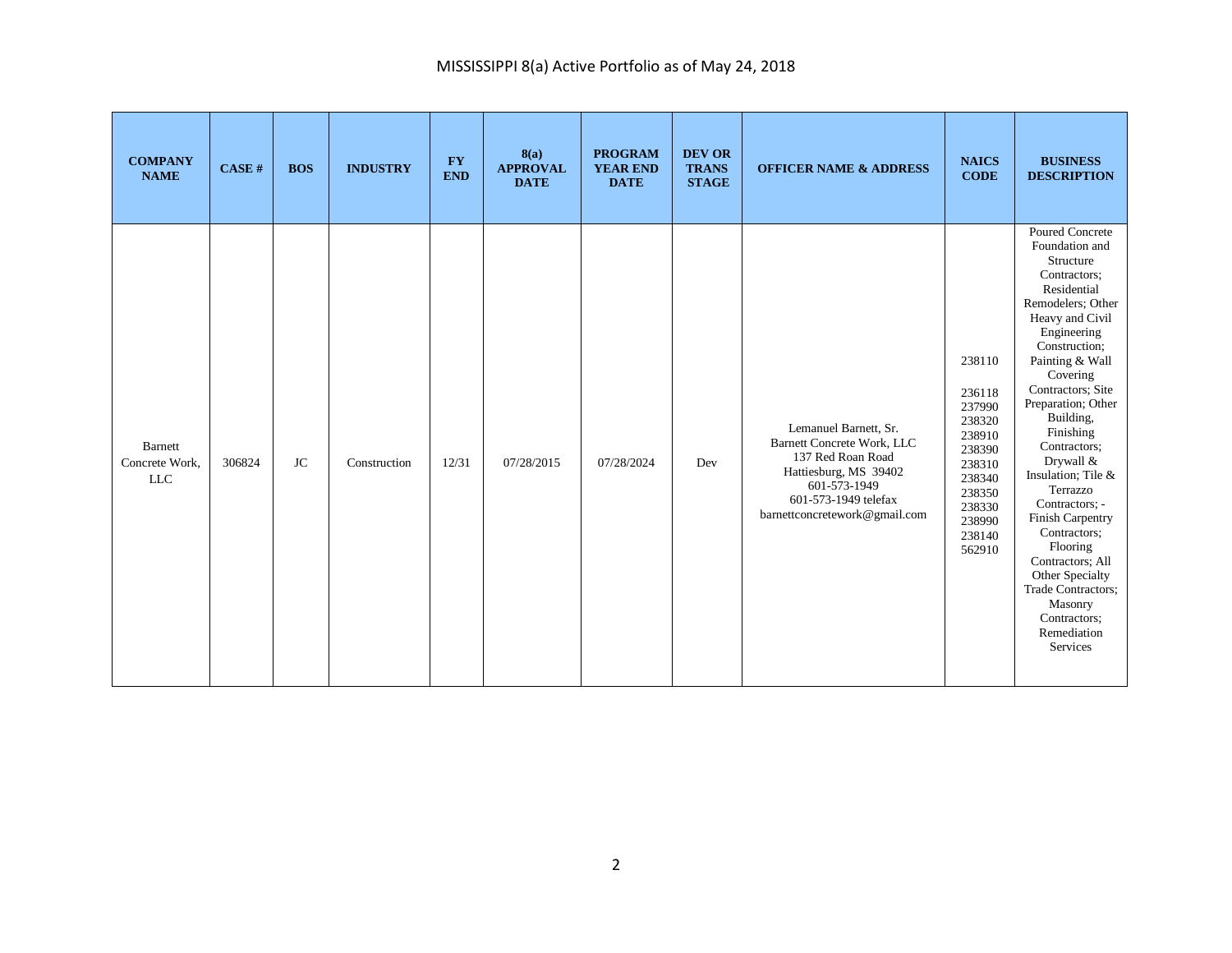| <b>COMPANY</b><br><b>NAME</b>             | CASE H | <b>BOS</b> | <b>INDUSTRY</b>           | $\mathbf{F}\mathbf{Y}$<br><b>END</b> | 8(a)<br><b>APPROVAL</b><br><b>DATE</b> | <b>PROGRAM</b><br><b>YEAR END</b><br><b>DATE</b> | <b>DEV OR</b><br><b>TRANS</b><br><b>STAGE</b> | <b>OFFICER NAME &amp; ADDRESS</b>                                                                                                    | <b>NAICS</b><br><b>CODE</b> | <b>BUSINESS</b><br><b>DESCRIPTION</b>                                                                              |
|-------------------------------------------|--------|------------|---------------------------|--------------------------------------|----------------------------------------|--------------------------------------------------|-----------------------------------------------|--------------------------------------------------------------------------------------------------------------------------------------|-----------------------------|--------------------------------------------------------------------------------------------------------------------|
| Benecorp, Inc.                            | 308146 | <b>JC</b>  | Construction              | 12/31                                | 02/17/2017                             | 02/17/2026                                       | Dev                                           | Carter Benefield<br>1602 22 <sup>nd</sup> Avenue<br>Gulfport, MS 39501<br>228-861-1828<br>228-284-1589<br>Carter.benefield@gmail.com | 236220                      | Commercial and<br>Institutional<br>Building<br>Construction                                                        |
| <b>CDM</b><br>Construction,<br><b>LLC</b> | 308151 | <b>JC</b>  | Construction              | 12/31                                | 02/17/2017                             | 02/17/2026                                       | Dev                                           | Craig Morris<br>414 Main Street, Suite 1<br>Columbus, MS 39701<br>662-341-1852<br>662-328-9988<br>craig@cdmconstruct.com             | 236220                      | Commercial and<br>Institutional<br>Building<br>Construction                                                        |
| Choctaw<br>Electrical, Inc.               | 306968 | JC         | Electrical<br>Contractors | 09/30                                | 10/03/2015                             | 10/03/2024                                       | Dev                                           | Gary Pippin<br>114 Maintenance Road<br>Choctaw, MS 39350<br>601-656-7473<br>601-656-7479 telefax<br>gpippin@choctawelectrical.com    | 238210<br>236220            | Electrical<br>Contractors &<br>Other Wiring<br>Installation;<br>Commercial and<br>Institutional<br><b>Building</b> |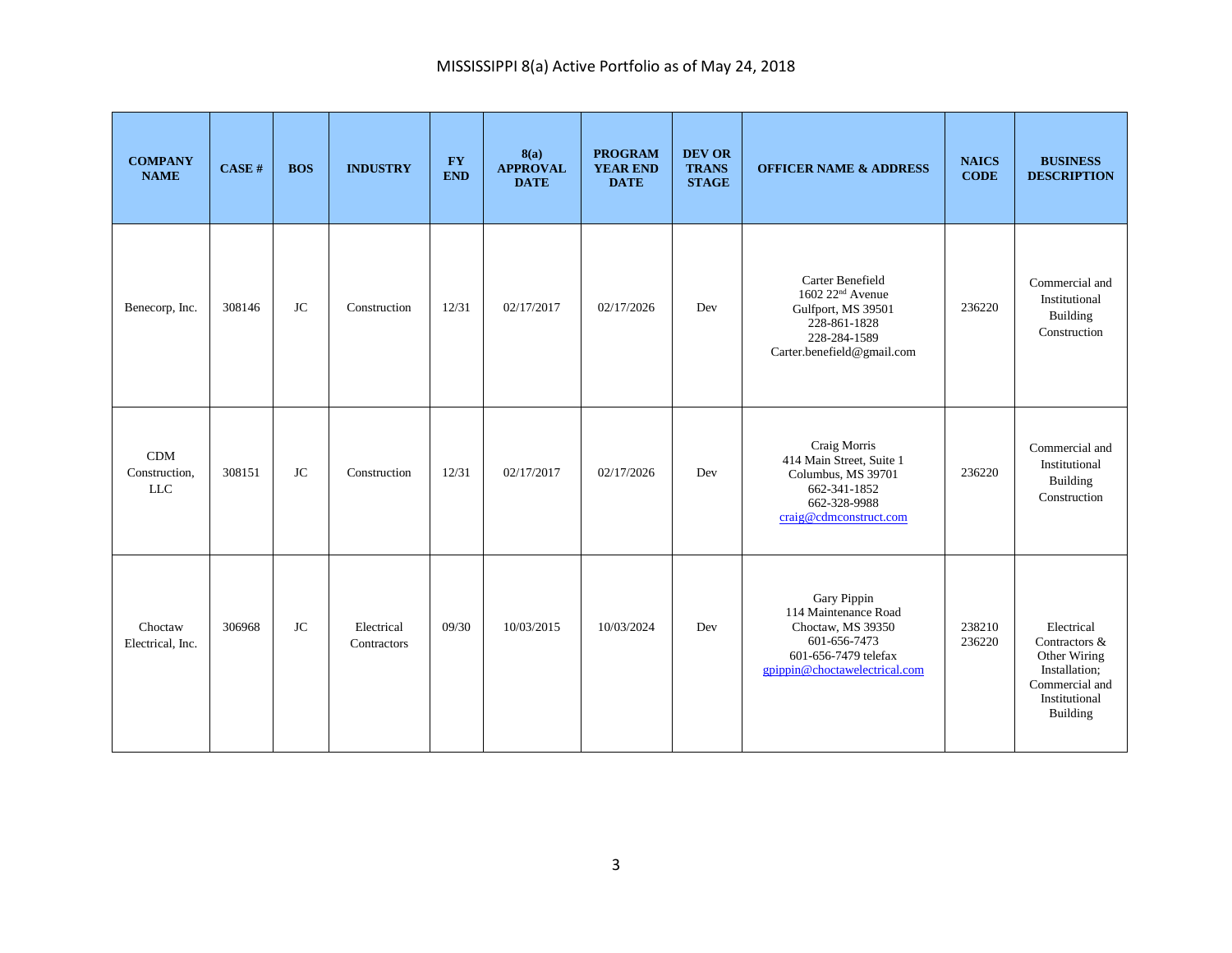| <b>COMPANY</b><br><b>NAME</b>              | CASE H | <b>BOS</b> | <b>INDUSTRY</b>                 | <b>FY</b><br><b>END</b> | 8(a)<br><b>APPROVAL</b><br><b>DATE</b> | <b>PROGRAM</b><br><b>YEAR END</b><br><b>DATE</b> | <b>DEV OR</b><br><b>TRANS</b><br><b>STAGE</b> | <b>OFFICER NAME &amp; ADDRESS</b>                                                                                                                                                 | <b>NAICS</b><br><b>CODE</b>          | <b>BUSINESS</b><br><b>DESCRIPTION</b>                                                                                                                                                           |
|--------------------------------------------|--------|------------|---------------------------------|-------------------------|----------------------------------------|--------------------------------------------------|-----------------------------------------------|-----------------------------------------------------------------------------------------------------------------------------------------------------------------------------------|--------------------------------------|-------------------------------------------------------------------------------------------------------------------------------------------------------------------------------------------------|
| Choctaw<br>IKHANA, Inc.                    | 303751 | JC         | Testing<br>Laboratories         | 09/30                   | 12/10/2009                             | 12/10/2018                                       | Trans                                         | Cyrus Ben<br>390 Industrial Boulevard<br>Choctaw, MS 39350<br>601-663-5259<br>601-389-3015 telefax<br>cben@choctawikhana.com                                                      | 541380<br>236210<br>236220<br>237990 | Testing<br>Laboratories;<br><b>Industrial Building</b><br>Construction;<br>Commercial and<br>Institutional<br>Building<br>Construction;<br>Other Heavy and<br>Civil Engineering<br>Construction |
| Construction<br>Plus, LLC                  | 305786 | <b>JC</b>  | Construction                    | 12/31                   | 03/15/2013                             | 03/15/2022                                       | <b>Trans</b>                                  | Earl Logan, Sr.<br>2326 Front Street<br>Meridian, MS 39301<br>601-938-5769 cell<br>601-553-3105<br>601-553-3106 telefax<br>elconstructionplus@att.net<br><b>HUBZone Certified</b> | 237990<br>212322<br>238910<br>212321 | Other Heavy and<br>Civil Engineering<br>Construction;<br><b>Industrial Sand</b><br>Mining; Site<br>Preparation<br>Contractors;<br><b>Construction Sand</b><br>and Gravel Mining                 |
| Copperfield<br>Construction,<br><b>LLC</b> | 304808 | JC.        | Site Preparation<br>Contractors | 12/31                   | 7/25/2011                              | 7/25/2020                                        | Trans                                         | <b>Joy Amerson</b><br>881 Robinson Spring Road<br>Madison, MS 39110<br>601-326-2854<br>601-427-0601 telefax<br>joy.b.amerson@copperfieldconstruct<br>ion.com                      | 238910<br>238990<br>237990           | Site Preparation<br>Contractors; All<br>Other Specialty<br>Trade Contractors;<br>Other Heavy and<br>Civil Engineering<br>Construction                                                           |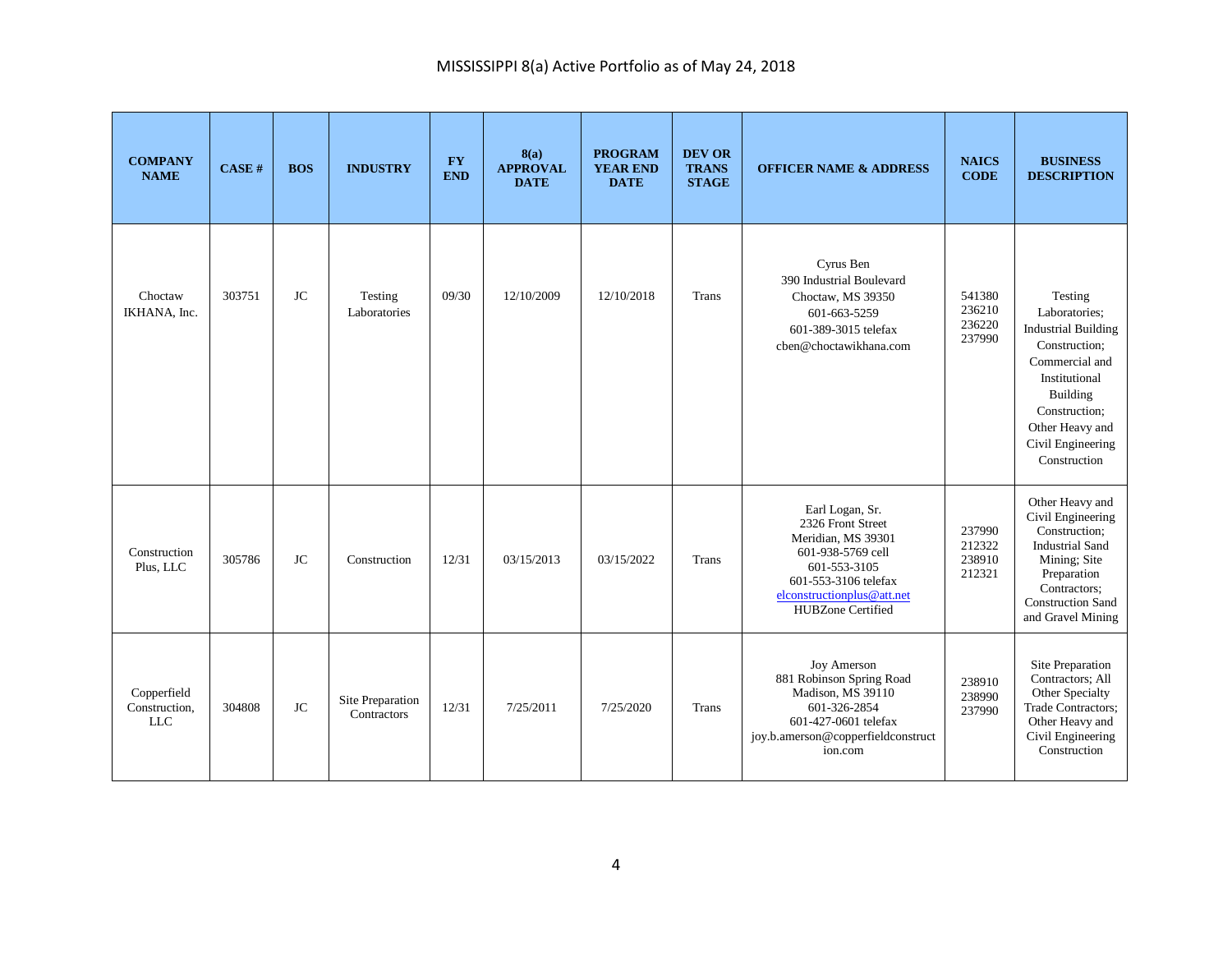| <b>COMPANY</b><br><b>NAME</b>             | CASE#  | <b>BOS</b> | <b>INDUSTRY</b>         | <b>FY</b><br><b>END</b> | 8(a)<br><b>APPROVAL</b><br><b>DATE</b> | <b>PROGRAM</b><br><b>YEAR END</b><br><b>DATE</b> | <b>DEV OR</b><br><b>TRANS</b><br><b>STAGE</b> | <b>OFFICER NAME &amp; ADDRESS</b>                                                                                                                                      | <b>NAICS</b><br><b>CODE</b>          | <b>BUSINESS</b><br><b>DESCRIPTION</b>                                                                                                                                                          |
|-------------------------------------------|--------|------------|-------------------------|-------------------------|----------------------------------------|--------------------------------------------------|-----------------------------------------------|------------------------------------------------------------------------------------------------------------------------------------------------------------------------|--------------------------------------|------------------------------------------------------------------------------------------------------------------------------------------------------------------------------------------------|
| Cornerstone<br>Enterprises,<br><b>LLC</b> | 305527 | AD         | Construction            | 12/31                   | 8/28/2012                              | 8/28/2021                                        | <b>Trans</b>                                  | <b>Curtis Robinson</b><br>308 Maurice Cove<br>Jackson, MS 39212<br>601-260-2285<br>601-372-0068 telefax<br>4curtis@comcast.net                                         | 236220<br>531320<br>531210<br>531390 | Commercial and<br>Institutional<br>Building;<br>Office of Real<br>Estate Appraisers;<br>Offices of Real<br>Estate, Agents and<br>Brokers; Other<br><b>Activities Related</b><br>to Real Estate |
| Cypress<br>Environmental<br>Services, LLC | 307504 | <b>JC</b>  | Professional<br>Service | 12/31                   | 05/14/2016                             | 05/14/2025                                       | Dev                                           | Cynthia Henderson<br>Post Office Box 1168<br>162 Porter Avenue<br>Biloxi, MS 39530<br>228-596-2708<br>800-507-6306 telefax<br>chenderson@cypress-<br>environmental.com | 541330                               | Engineering<br>Services                                                                                                                                                                        |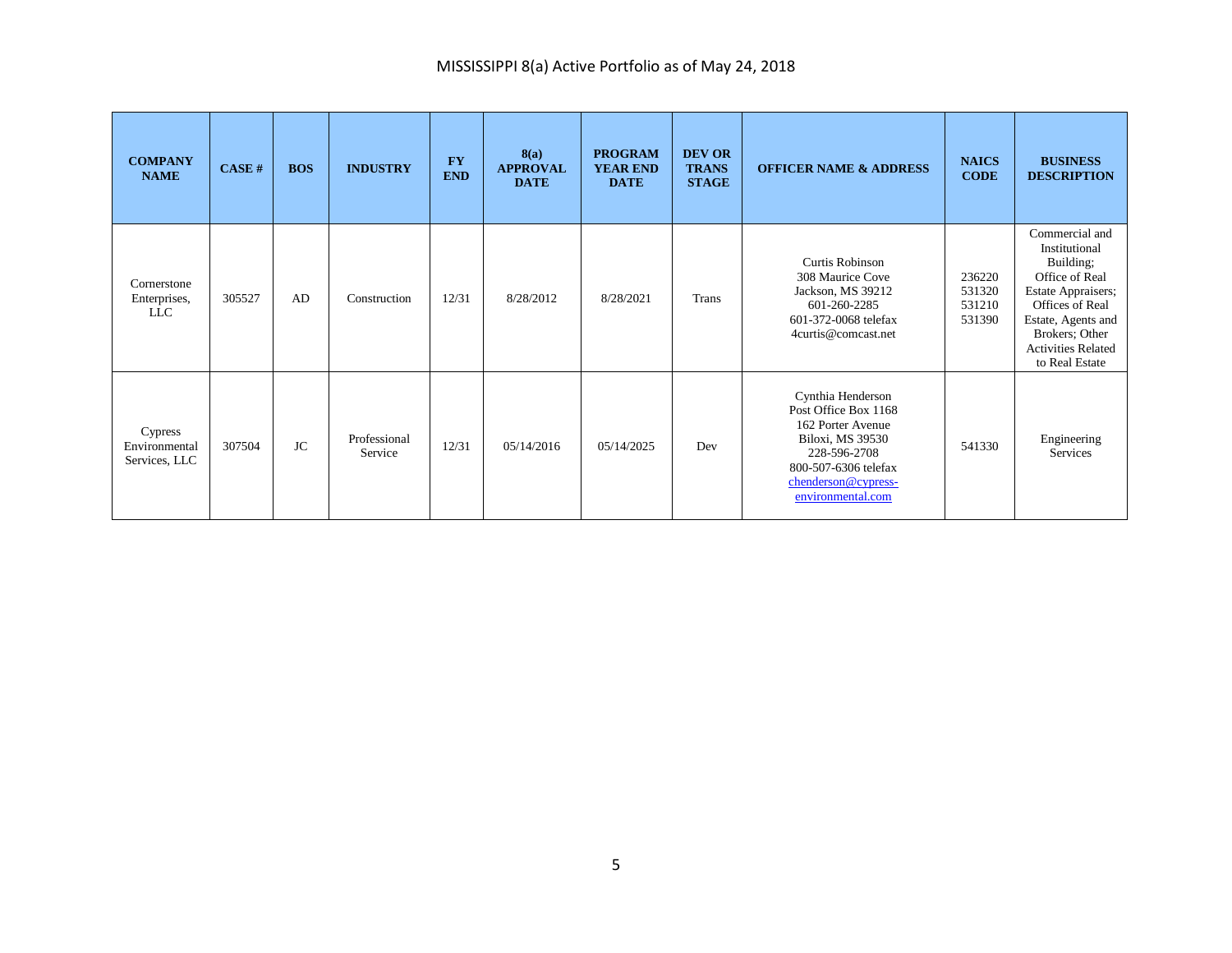| <b>COMPANY</b><br><b>NAME</b>                                  | CASE#  | <b>BOS</b> | <b>INDUSTRY</b>             | <b>FY</b><br><b>END</b> | 8(a)<br><b>APPROVAL</b><br><b>DATE</b> | <b>PROGRAM</b><br><b>YEAR END</b><br><b>DATE</b> | <b>DEV OR</b><br><b>TRANS</b><br><b>STAGE</b> | <b>OFFICER NAME &amp; ADDRESS</b>                                                                                                                         | <b>NAICS</b><br><b>CODE</b>                                        | <b>BUSINESS</b><br><b>DESCRIPTION</b>                                                                                                                                                                                                                                                                                                                                                                                                        |
|----------------------------------------------------------------|--------|------------|-----------------------------|-------------------------|----------------------------------------|--------------------------------------------------|-----------------------------------------------|-----------------------------------------------------------------------------------------------------------------------------------------------------------|--------------------------------------------------------------------|----------------------------------------------------------------------------------------------------------------------------------------------------------------------------------------------------------------------------------------------------------------------------------------------------------------------------------------------------------------------------------------------------------------------------------------------|
| Demolition and<br>Construction<br>Management<br>Services, Inc. | 304427 | <b>JC</b>  | Construction                | 12/31                   | 12/14/2010                             | 12/14/2019                                       | Trans                                         | Rupert Wayne Procell, II<br>3514 Manor Drive<br>Vicksburg, MS 39180<br>601-501-4373<br>601-510-9442 telefax<br>wayne.procell@dcmsgov.com<br><b>SDVOSB</b> | 237310<br>212319<br>238390<br>238910<br>236220<br>423320<br>237990 | Highway, Street &<br><b>Bridge</b><br>Construction;<br>Other Crushed and<br><b>Broken Stone</b><br>Mining and<br>Quarring; Other<br><b>Building Finishing</b><br>Contractors; Site<br>Preparation<br>Contractors;<br>Commercial and<br>Institutional<br><b>Building</b><br>Construction;<br>Brick, Stone, and<br>Related<br>Construction<br><b>Material Merchant</b><br>Wholesalers;<br>Other Heavy and<br>Civil Engineering<br>Construction |
| Eddie E. Turner                                                | 304639 | <b>JC</b>  | Food Service<br>Contractors | 12/31                   | 4/1/2011                               | 4/1/2020                                         | Trans                                         | Eddie E. Turner<br>120 District Boulevard, Apt. 512<br>Jackson, MS 39211<br>601-624-4443<br>601-510-2448 telefax<br>eturnerservices@aol.com               | 722310                                                             | Food Service<br>Contractors                                                                                                                                                                                                                                                                                                                                                                                                                  |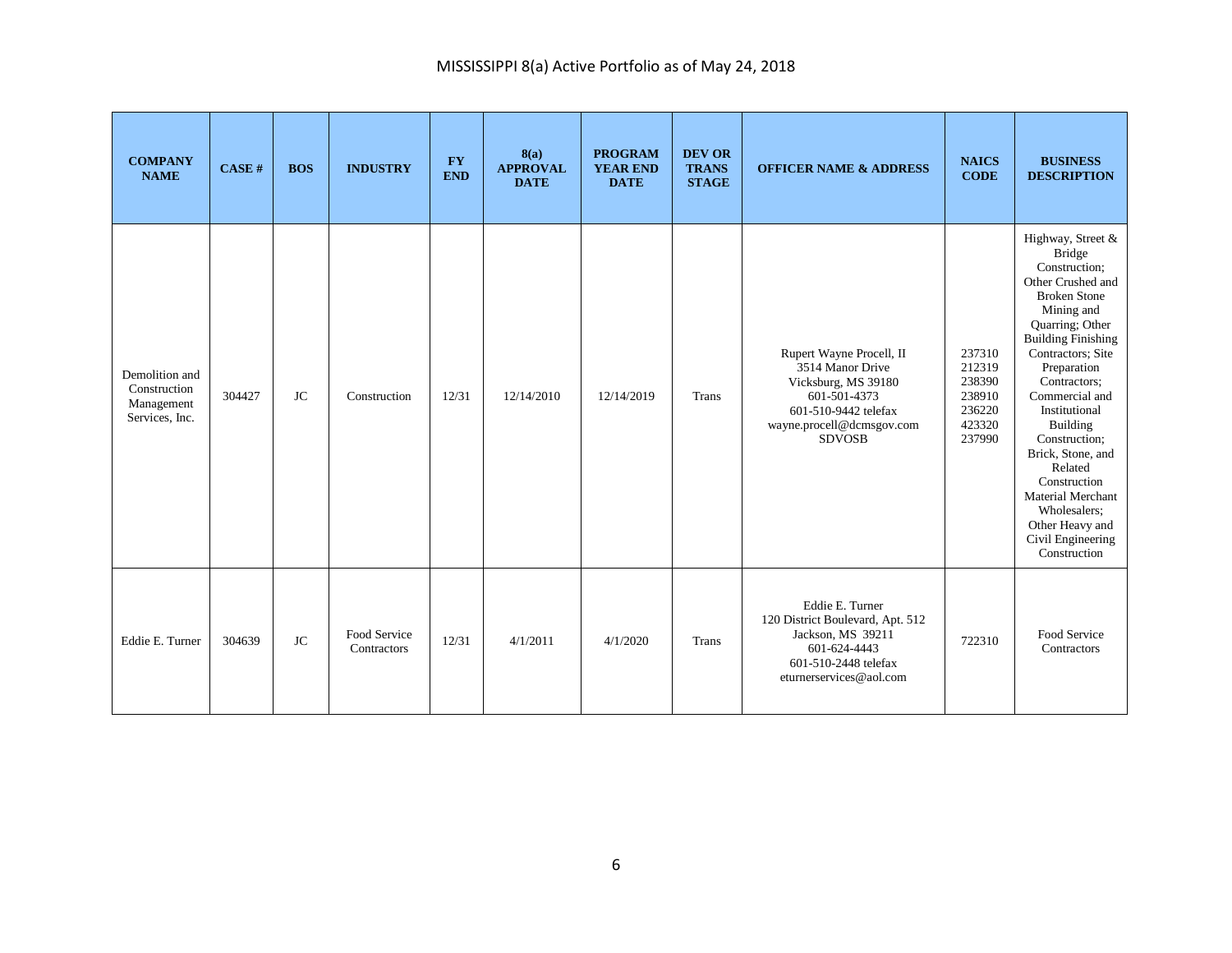| <b>COMPANY</b><br><b>NAME</b>                         | CASE#  | <b>BOS</b> | <b>INDUSTRY</b>                                        | $\mathbf{F}\mathbf{Y}$<br><b>END</b> | 8(a)<br><b>APPROVAL</b><br><b>DATE</b> | <b>PROGRAM</b><br><b>YEAR END</b><br><b>DATE</b> | <b>DEV OR</b><br><b>TRANS</b><br><b>STAGE</b> | <b>OFFICER NAME &amp; ADDRESS</b>                                                                                                    | <b>NAICS</b><br><b>CODE</b>                                                  | <b>BUSINESS</b><br><b>DESCRIPTION</b>                                                                                                                                                                         |
|-------------------------------------------------------|--------|------------|--------------------------------------------------------|--------------------------------------|----------------------------------------|--------------------------------------------------|-----------------------------------------------|--------------------------------------------------------------------------------------------------------------------------------------|------------------------------------------------------------------------------|---------------------------------------------------------------------------------------------------------------------------------------------------------------------------------------------------------------|
| Electric Works.<br>Inc.                               | 307757 | <b>JC</b>  | Electrical<br>Contractors                              | 12/31                                | 08/28/2016                             | 08/28/2025                                       | Dev                                           | Joseph Miller<br>409 Briarwood Drive<br>Suite 305-B<br>Jackson, MS 39206<br>601-709-4607<br>888-323-8974<br>joe@electricworksinc.net | 238210<br>236220                                                             | Electrical<br>Contractors &<br>Other Wiring<br>Installation;<br>Commercial &<br>Institutional<br>Building<br>Construction                                                                                     |
| Environmental<br>Research and<br>Development,<br>Inc. | 304212 | <b>JC</b>  | Professional.<br>Scientific &<br>Technical<br>Services | 12/31                                | 7/30/2010                              | 7/30/2019                                        | <b>Trans</b>                                  | Milton Beverly, Jr.<br>1015 Meadow Street<br>Vicksburg, MS 39180<br>601-618-1083<br>601-619-8060<br>eradinc@bellsouth.net            | 541712                                                                       | Research &<br>Development in<br>the Physical,<br>Engineering &<br>Life Sciences                                                                                                                               |
| Felix L. Lee<br>Electric, LLC                         | 304661 | <b>JC</b>  | Electrical<br>Contractors                              | 12/31                                | 4/27/2011                              | 4/27/2020                                        | Trans                                         | Felix L. Lee<br>14005 Dundee Cove<br>Gulfport, MS 39503<br>228-365-2717<br>Snip1368@aol.com                                          | 238210                                                                       | Electrical<br>Contractors &<br>Other Wiring<br>Installation                                                                                                                                                   |
| Floor Co., LLC<br>dba JAGG<br>Contractors             | 307640 | <b>JC</b>  | Flooring<br>Contractors                                | 12/31                                | 07/08/2016                             | 07/08/2025                                       | Dev                                           | Gustavo Gamboa<br>615 Pass Road, Suite D<br>Gulfport, MS 39501-6442<br>228-383-1945<br>601-510-8383<br>paula@floorcogulfport.com     | 238330<br>236118<br>238990<br>442210<br>238190<br>238310<br>238320<br>238390 | Flooring<br>Contractors;<br>All Other<br><b>Specialty Trade</b><br>Contractors:<br>Floor Covering<br>Stores:<br>Other Foundation,<br>Structure and<br><b>Building Exterior</b><br>Contractors;<br>Drvwall and |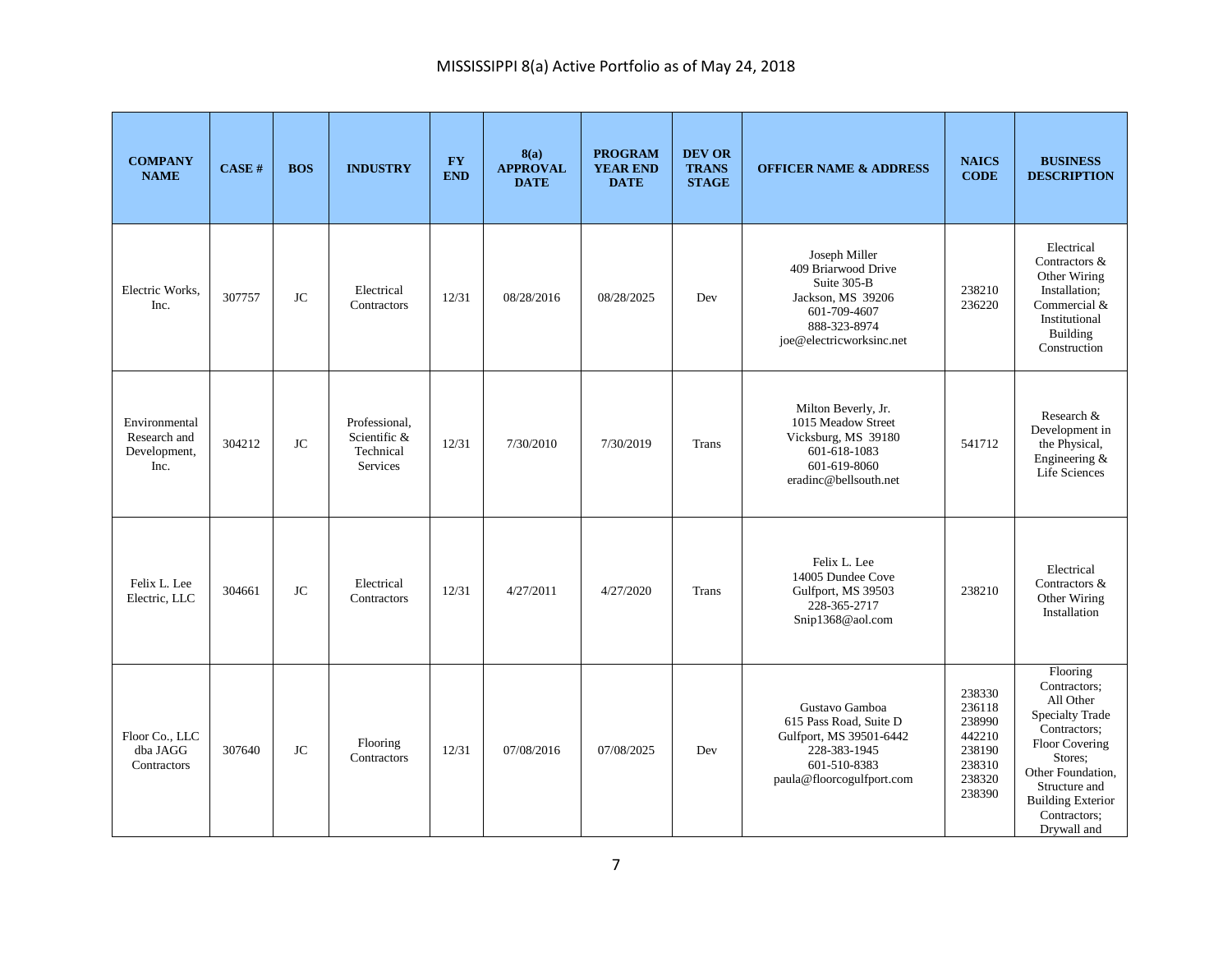| <b>COMPANY</b><br><b>NAME</b>                                | CASE # | <b>BOS</b> | <b>INDUSTRY</b>      | <b>FY</b><br><b>END</b> | 8(a)<br><b>APPROVAL</b><br><b>DATE</b> | <b>PROGRAM</b><br><b>YEAR END</b><br><b>DATE</b> | <b>DEV OR</b><br><b>TRANS</b><br><b>STAGE</b> | <b>OFFICER NAME &amp; ADDRESS</b>                                                                                                        | <b>NAICS</b><br><b>CODE</b> | <b>BUSINESS</b><br><b>DESCRIPTION</b>                                                                        |
|--------------------------------------------------------------|--------|------------|----------------------|-------------------------|----------------------------------------|--------------------------------------------------|-----------------------------------------------|------------------------------------------------------------------------------------------------------------------------------------------|-----------------------------|--------------------------------------------------------------------------------------------------------------|
|                                                              |        |            |                      |                         |                                        |                                                  |                                               |                                                                                                                                          |                             | Insulation<br>Contractors;<br>Painting and Wall<br>Covering<br>Contractors;<br>Other Building<br>Contractors |
| <b>Gulf Coast</b><br>Security<br>Enterprises,<br>${\rm LLC}$ | 307117 | <b>JC</b>  | Security<br>Services | 12/31                   | 11/30/2015                             | 11/30/2024                                       | Dev                                           | Tommie Landrum<br>1907 E Pass Road, Suite C<br>Biloxi, MS 39531<br>228-249-6257<br>228-475-4188 telefax<br>info@gulfsecurityllc.com      | 561612                      | <b>Security Guards</b><br>and Patrol<br>Services                                                             |
| Innovative<br>Performance<br>Construction<br>Company         | 307053 | <b>JS</b>  | Construction         | 09/30                   | 11/1/2015                              | 11/1/2024                                        | Dev                                           | Vera Hall<br>13370 Hwy 61 N<br>Fayette, MS 39069<br>601-888-5584<br>601-786-6622 telefax<br>innovativeperformancec@yahoo.co<br>${\rm m}$ | 236220                      | Commercial and<br>Institutional<br>Building<br>Construction                                                  |
| $JEM$<br>Contracting,<br>$LLC$                               | 307511 | <b>JC</b>  | Construction         | 12/31                   | 05/14/2016                             | 05/14/2025                                       | Dev                                           | Jeordie Mason<br>4248 Buggs Ferry Road<br>Macon, MS 39341<br>662-386-4373<br>662-726-4700 telefax<br>jeormason@bellsouth.net             | 236210                      | <b>Industrial Building</b><br>Construction                                                                   |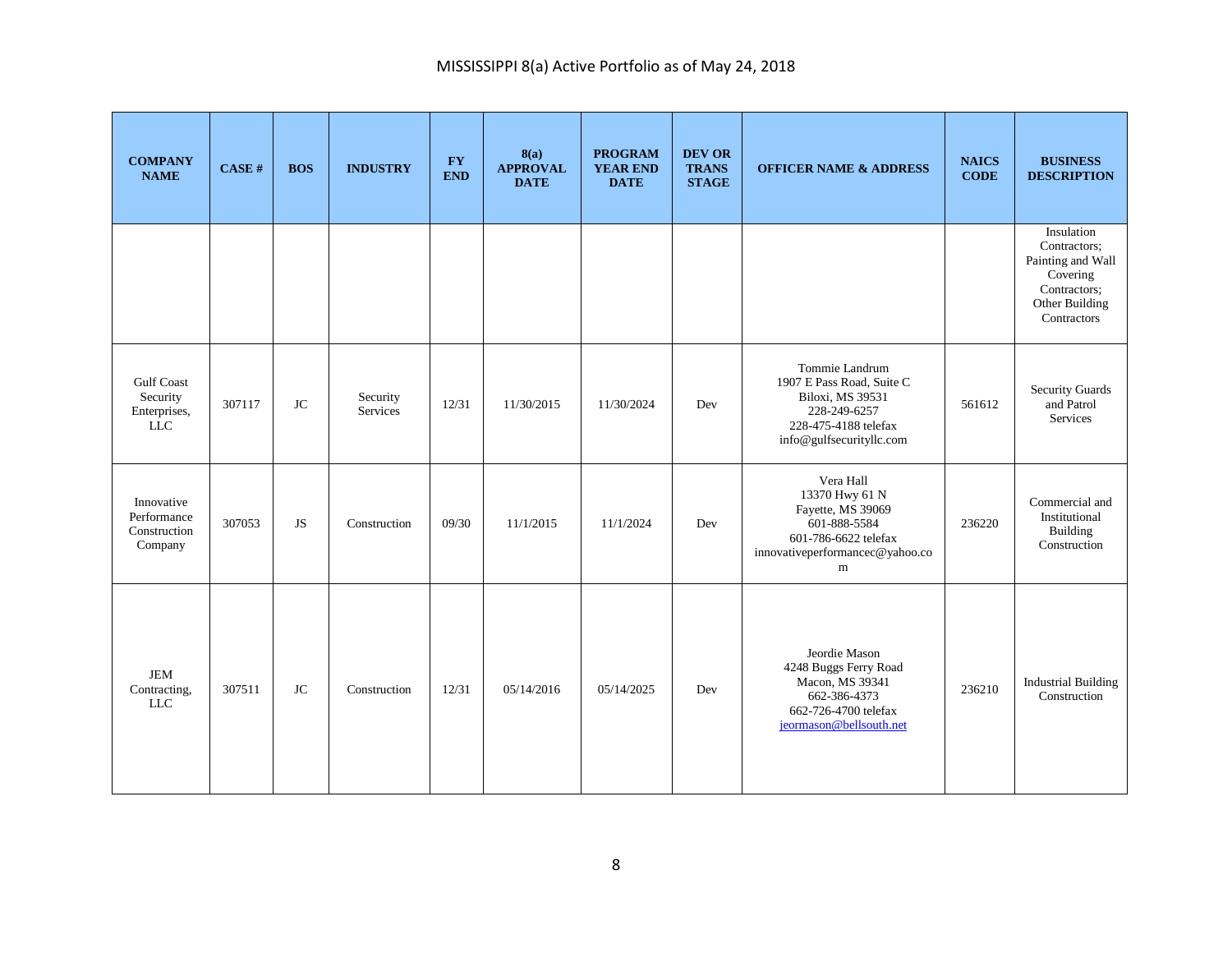| <b>COMPANY</b><br><b>NAME</b>                                    | <b>CASE#</b> | <b>BOS</b> | <b>INDUSTRY</b> | <b>FY</b><br><b>END</b> | 8(a)<br><b>APPROVAL</b><br><b>DATE</b> | <b>PROGRAM</b><br><b>YEAR END</b><br><b>DATE</b> | <b>DEV OR</b><br><b>TRANS</b><br><b>STAGE</b> | <b>OFFICER NAME &amp; ADDRESS</b>                                                                                                     | <b>NAICS</b><br><b>CODE</b>                              | <b>BUSINESS</b><br><b>DESCRIPTION</b>                                                                                                                                                                                     |
|------------------------------------------------------------------|--------------|------------|-----------------|-------------------------|----------------------------------------|--------------------------------------------------|-----------------------------------------------|---------------------------------------------------------------------------------------------------------------------------------------|----------------------------------------------------------|---------------------------------------------------------------------------------------------------------------------------------------------------------------------------------------------------------------------------|
| Lee Russell and<br>Sons Painting<br>& Interior<br>Finishing, LLC | 303686       | <b>JC</b>  | Construction    | 12/31                   | 11/14/2009                             | 11/14/2018                                       | <b>Trans</b>                                  | Anthony G. Russell<br>716 West Capitol Street<br>Jackson, MS 39203<br>601-278-5545<br>601-825-9944 telefax<br>leerusssons@comcast.net | 238320<br>238310<br>238330<br>238340<br>238350<br>238130 | Painting and Wall<br>Covering<br>Contractors;<br>Drywall and<br>Insulation<br>Contractors:<br>Flooring<br>Contractors; Tile<br>and Terrazzo<br>Contractors;<br>Finish Carpentry<br>Contractors;<br>Framing<br>Contractors |
| Millennium<br>Construction<br><b>LLC</b>                         | 306671       | <b>JS</b>  | Construction    | 12/31                   | 05/11/15                               | 05/11/2024                                       | Dev                                           | Kathy Do<br>3254 Mallett Rd<br>Suite C<br>Diberville, MS 39540<br>228-331-1616<br>866-396-3317<br>milconllc@gmail.com                 | 236115                                                   | New Single<br>Family Housing<br>Construction                                                                                                                                                                              |
| Murphy's<br>Development,<br><b>LLC</b>                           | 307126       | <b>JC</b>  | Construction    | 12/31                   | 12/06/2015                             | 12/06/2024                                       | Dev                                           | Douglas Williams<br>139 Green Hill Road<br>Florence, MS 39073-8362<br>601-238-1330<br>601-845-4643<br>taylordan@windstream.net        | 236115<br>484220                                         | New Single-family<br>Housing<br>Construction<br>(Except For-Sale<br>Builders);<br>Specialized<br>Freight (except<br>Used Goods)<br>Trucking, Local                                                                        |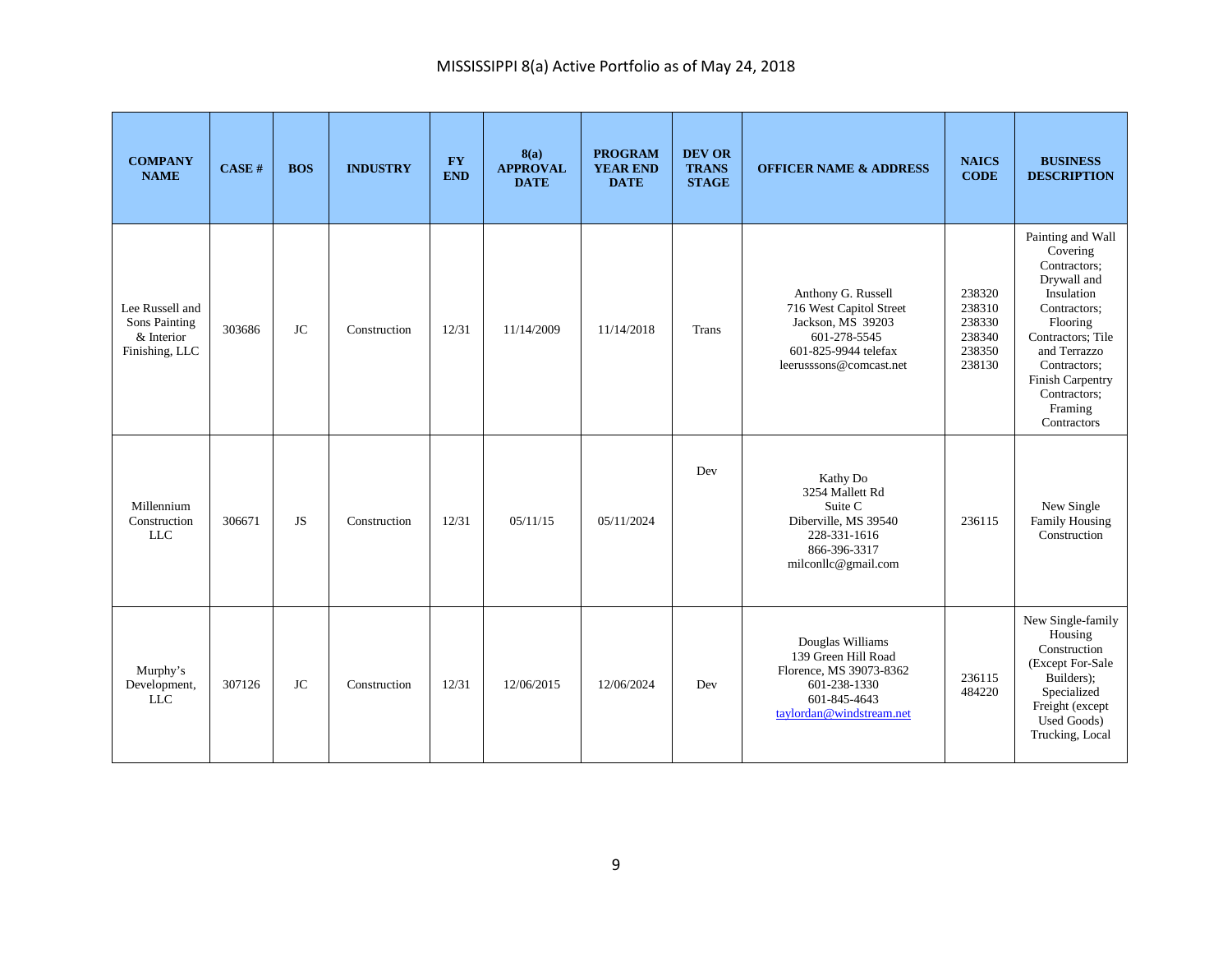| <b>COMPANY</b><br><b>NAME</b>        | CASE H | <b>BOS</b> | <b>INDUSTRY</b>                                                 | $\mathbf{F}\mathbf{Y}$<br><b>END</b> | 8(a)<br><b>APPROVAL</b><br><b>DATE</b> | <b>PROGRAM</b><br><b>YEAR END</b><br><b>DATE</b> | <b>DEV OR</b><br><b>TRANS</b><br><b>STAGE</b> | <b>OFFICER NAME &amp; ADDRESS</b>                                                                                                                             | <b>NAICS</b><br><b>CODE</b>                              | <b>BUSINESS</b><br><b>DESCRIPTION</b>                                                                                                                                                                                                                                              |
|--------------------------------------|--------|------------|-----------------------------------------------------------------|--------------------------------------|----------------------------------------|--------------------------------------------------|-----------------------------------------------|---------------------------------------------------------------------------------------------------------------------------------------------------------------|----------------------------------------------------------|------------------------------------------------------------------------------------------------------------------------------------------------------------------------------------------------------------------------------------------------------------------------------------|
| RedLaser<br>Technology,<br>Inc.      | 306276 | <b>JC</b>  | Professional.<br>Scientific and<br>Technical<br><b>Services</b> | 12/31                                | 06/12/2014                             | 06/12/2023                                       | Dev                                           | <b>Adrian Jones</b><br>1230 Raymond Road<br><b>Box 600</b><br>Jackson, MS 39204<br>601-990-9322<br>601-965-0362 telefax<br>adrianjones@redlaser.net           | 541511                                                   | Custom Computer<br>Programming<br>Services                                                                                                                                                                                                                                         |
| Smith<br>Contracting<br>Company, LLC | 305315 | <b>JC</b>  | Landscaping                                                     | 12/31                                | 4/25/2012                              | 04/25/2021                                       | Trans                                         | <b>Emily Smith</b><br>$1520\,29^{\text{th}}$ Avenue<br>Suite 1<br>Gulfport, MS 39501-1648<br>228-236-8565<br>228-206-7574 telefax<br>eddiesmithlawn@yahoo.com | 561730<br>221310<br>238110<br>238910<br>238190<br>561720 | Landscaping<br>Services;<br>Water Supply &<br>Irrigation System;<br><b>Poured Concrete</b><br>Foundation &<br>Structure<br>Contractors;<br>Site Preparation<br>contractors;<br>Other Foundation,<br>Structure &<br><b>Building Exterior</b><br>Contractors;<br>Janitorial Services |
| Southern<br>Maintenance,<br>Inc.     | 305311 | <b>JC</b>  | Construction                                                    | 12/31                                | 4/25/2012                              | 4/25/2021                                        | <b>Trans</b>                                  | Teresa T. Singleton<br>1028 Sam Lackey Road<br>Meridian, MS 39305-8510<br>601-679-5503<br>601-679-8682<br>smimeridian@att.net                                 | 238320                                                   | Painting & Wall<br>Covering<br>Contractors                                                                                                                                                                                                                                         |